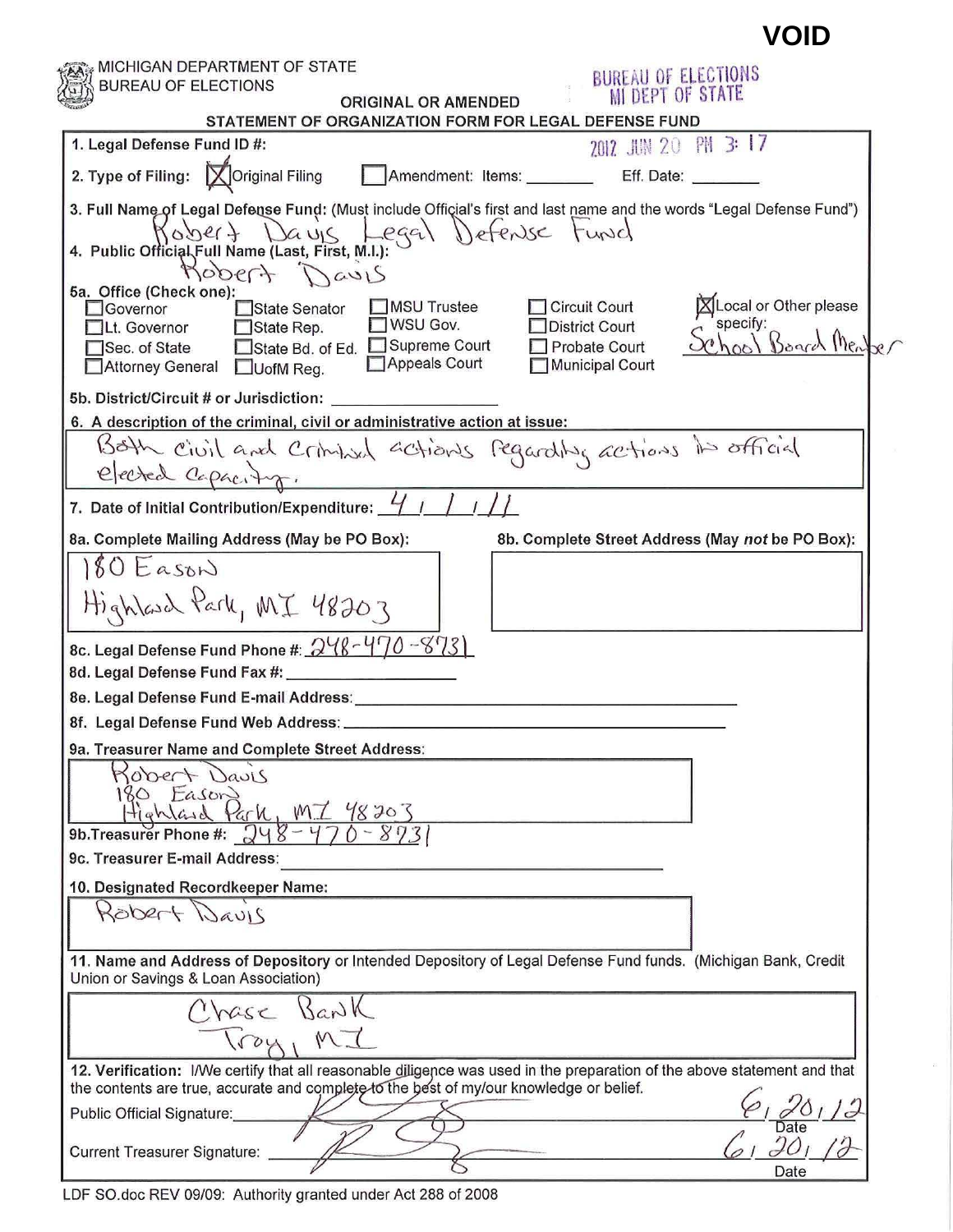

## STATE OF MICHIGAN RUTH JoHNSON, SECRETARY oF STATE · DEPARTMENT OF STATE LANSING

October 11,2012

Mr. Robett Davis, Treasurer 180 Eason Highland Park, Michigan 48203

RE: Robett Davis Legal Defense Fund; ID# 0001

Dear Mr. Davis:

On June 20,2012 you signed and filed a Statement of Organization for Legal Defense Fund for the office of School Board Member. Based on the filing date of the Statement of Organization, the form was filed late. Please find enclosed a Notice of Late Filing Fee due of\$300.00

Detailed statements are owed on a quarterly basis until the Legal Defense Fund is dissolved. Please see the chart below which details the reports outstanding at this time:

| <b>Statement Owed</b>  | <b>Covers From</b> | Covers To          |  |
|------------------------|--------------------|--------------------|--|
| 2011 July Statement    | April 1, 2011      | June 30, 2011      |  |
| 2011 October Statement | July 1, 2011       | September 30, 2011 |  |
| 2012 January Statement | October 1, 2011    | December 31, 2011  |  |
| 2012 April Statement   | January 1, 2012    | March 31, 2012     |  |
| 2012 July Statement    | April 1, 2012      | June 30, 2012      |  |

The above listed reports have not been filed and carry a maximum late filing fee of \$1,000.00 each. In addition, as stated above, quarterly reports continue to be owed until the Legal Defense Fund is dissolved. Please find enclosed a publication entitled *Legal Defense Fund Act FAQs,*  which provides information concerning the filing requirements and the dissolution process for a Legal Defense Fund. I have also enclosed a booklet of blank forms for your convenience. These forms should be reproduced as needed to complete the missed filings. Please note Elected Officials with an active Legal Defense Fund that fails to file the detailed statements are required to be reported to the Attorney General's Office.

Please remit payment and the above detailed statements immediately. If you have any questions, please feel free to contact met at this office.

Sincerely, roga, Directo

Disclosure Data Division

BUREAU OF ELECTIONS RICHARD H. AUSTIN BUILDING • 1ST FLOOR • 430 W. ALLEGAN • LANSING, MICHIGAN 48918 **www.Michigan.gov/sos • (517) 373-2540**